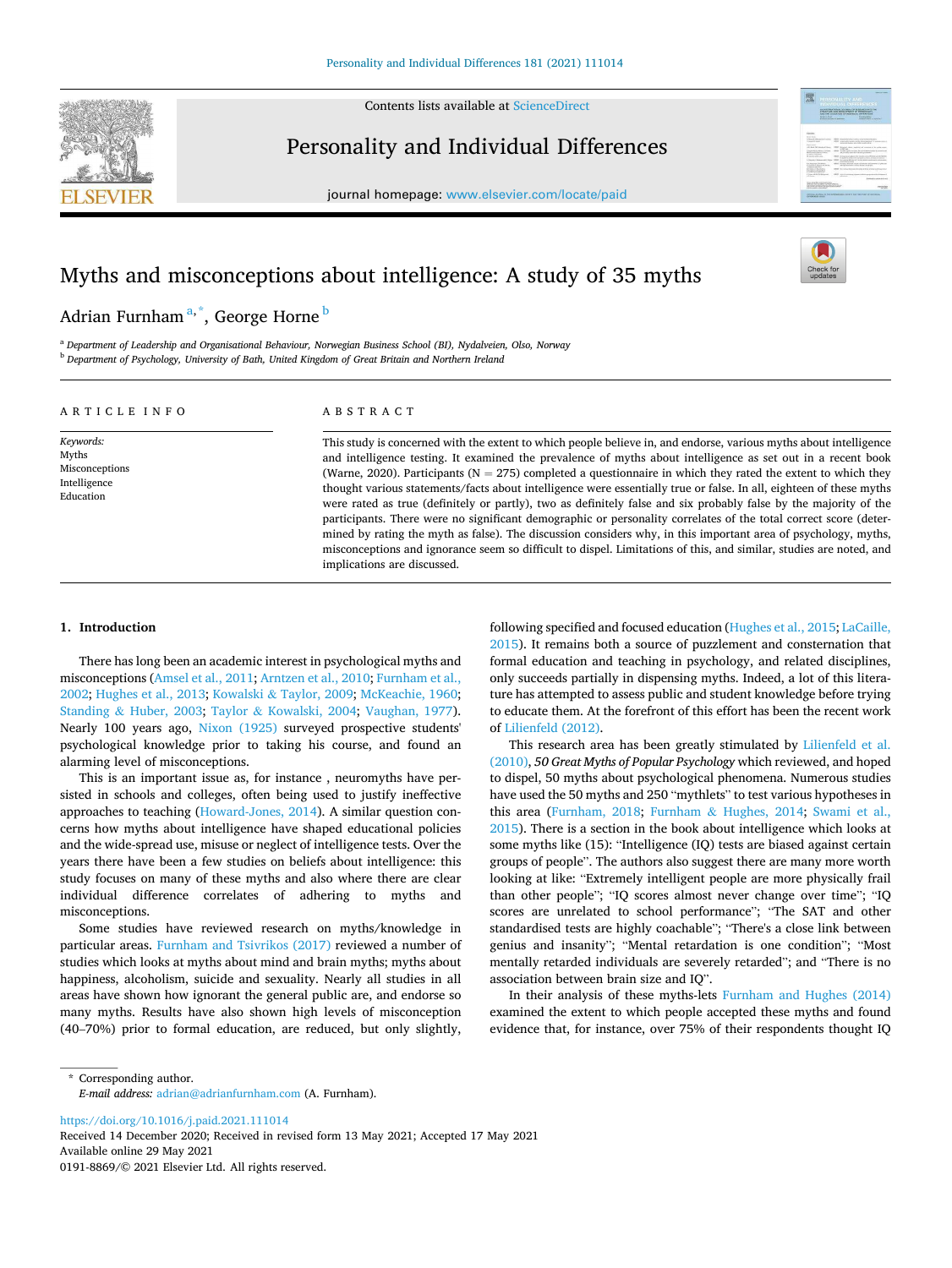test scores are coachable: that is, that intelligence can in some form be taught, or at least how to do better on tests.

Researchers have also developed new scales of general myths such as [Gardner and Brown \(2013\)](#page-4-0) and [Bensley et al. \(2014\)](#page-4-0). The [Lilienfeld](#page-4-0)  [et al. \(2010\)](#page-4-0) book also inspired various other more specialised books with a very similar title and format (Hupp & [Jewell, 2015](#page-4-0); [Jarrett, 2014](#page-4-0); [Johnson, 2016\)](#page-4-0). Indeed, there is now a series of books by the same publisher all called *Great Myths of*…, and covers topics such as *Old Age*  (Erber & [Szuchman, 2015](#page-4-0)) and *Personality* [\(Donnellan, 2020](#page-4-0)) though the book that inspired this study was not in this series.

Further other recent books have been published looking at specific myths [\(De Bruyckere et al., 2015\)](#page-4-0). Nearly all books and studies present statements that are evidence-based and true, and then ask participants whether they indeed think they are. Yet there does remain some doubt in the eyes of experts whether some statements require certain caveats or indeed whether the literature on the topic in unequivocal.

#### *1.1. Myths about intelligence*

This study concerns myths about intelligence. There are a number "one off" studies on this topic ([Wellman, 1944](#page-5-0)). This modest, small-scale study examines beliefs about intelligence and testing today, when it remains so controversial particularly concerning issues of validity, group differences and consequent discrimination ([Rindermann et al.,](#page-4-0)  [2017\)](#page-4-0). As noted, the topic of intelligence, particularly group differences, is highly political and has many consequences, for instance in the use of tests in educational and work settings. It may well be that the general public are no better or worse informed about the psychological research in this, compared to other, areas but hold their beliefs more strongly. It is therefore an important area in which to attempt to dispel myths and inform about current knowledge in the field. It seems that the publication of popular books such as *The Bell Curve* stimulated a great deal of debate in the area,

This study examines 35 myths about intelligence. The topic of intelligence, particularly group differences, remains one of the most controversial in the whole of psychology ([Frey, 2019\)](#page-4-0). There is an extensive, but scattered, literature on myths, and misunderstandings about intelligence (Räty, 2015; Räty et al., 1993) which is difficult to compare in detail.

[Sternberg \(1985, 1990\)](#page-4-0) proposed that the general population has a different conception, or implicit theories, of intelligence than most experts. That is, 'what psychologists study corresponds to only part of what people mean by intelligence in our [Western] society, which includes a lot more than IQ test measures' ([Sternberg et al., 1981: 35\)](#page-4-0). [Sternberg](#page-4-0)  [\(1990: 54\)](#page-4-0) defined implicit theories of intelligence as 'constructions of people (psychologists or lay persons or others) that reside in the minds of these individuals, whether as definition or otherwise'. [Sternberg \(1996\)](#page-4-0)  in fact wrote a paper entitled "Myths, Countermyths and Truths about Intelligence" in response to the reactions to "Bell Curve". He discussed various myths like "Can intelligence be taught to any meaningful degree?" and "Do intelligence tests measure pretty much all it takes for success in school and on the job?" However, many have disputed Sternberg's conceptualisation of intelligence, and interpretation of the data, particularly his animosity to the concept of 'g' (general intelligence) and his attacks on conventional intelligence tests.

Over the years there has also been a particular interest in crosscultural studies of lay or implicit theories of intelligence (Beyaztaş-˙Ilhan & [Hymer, 2018](#page-4-0); Yamazaki & [Kumar, 2013](#page-5-0)) as well as studies of particular groups such as gifted children, as well as experts [\(Rindermann](#page-4-0)  [et al., 2017\)](#page-4-0). In one cross-cultural study [Swami et al. \(2008\)](#page-4-0) asked students from three countries to rate for agreement 30 items about the nature, measurement, between-group differences and practical importance of intelligence. This was a 30-item scale derived from a summary of psychological research on intelligence signed by 50 (Western) experts in intelligence and allied fields (reprinted in [Gottfredson, 1997\)](#page-4-0). Nearly all statements were true and backed by scientific evidence. Thus, to

disagree with the statement maybe thought as supporting a myth. An example of some items were: IQ is strongly related, probably more so than any other single measurable human trait, to many important educational, occupational, economic and social outcomes; intelligence can be measured and intelligence tests measure it well; while there are different types of intelligence tests, they all measure the same intelligence; intelligence tests are among the most accurate (in technical terms, reliable and valid) of all psychological tests and assessments.

An exploratory factor analysis revealed three factors: (1) stability, reliability and validity of intelligence tests; (2) practical importance of intelligence and (3) source and stability of within-group intelligence ([Swami et al., 2008\)](#page-4-0). Among other things, they found Malaysian participants were more likely than participants in Britain or the US to endorse intelligence tests as valid and reliable measures of intelligence and to view intelligence as having high practical value in everyday, applied settings. They found their participants agreed strongly with general statements about intelligence being a broad and deep mental capability but appeared to disagree most strongly with items that suggested between-group differences in intelligence and those that suggested that intelligence tests were valid and reliable. In short, they disagreed with many the accepted scientific wisdom on IQ tests as set out [Gottfredson \(1997\)](#page-4-0).

This study updates those in the area. It is based on the work of [Warne](#page-5-0)  [\(2020\)](#page-5-0) and colleagues: Burton & [Warne, 2020;](#page-4-0) [Warne et al. \(2018\)](#page-5-0). In a relevant study [Warne and Burton \(2021\)](#page-5-0) devised 85 questions about intelligence classified the questions into seven groups: (1) existence of intelligence, (2) components of intelligence, (3) biology of intelligence and life outcomes, (4) education and intelligence, (5) interventions to permanently raise IQ, (6) group differences, and (7) plausible causes of group differences. They compared American teachers and non-teachers and found participants' responses were generally aligned with research findings regarding the components of intelligence. Participants agreed with the empirical evidence that crystallized intelligence, logic, fluid intelligence, are all important components of intelligence: "The ability to retain and use learned knowledge is an important aspect of intelligence" (89.3% agreement). "The ability to think logically is an important aspect of intelligence" (88.6% agreement). "The ability to think abstractly and solve problems is important to intelligence" (84.2% agreement). There was however disagreement regarding the broader sense of what intelligence measures and what IQ scores represents, yet great confidence in the impact of interventions to raise IQ. The authors concluded that empirically unsupported beliefs about intelligence were common and that people are generally unaware of many of the empirically supported findings from intelligence research. They also noted that one consequence are erroneous beliefs about intelligence may result in decreased support for gifted programs, unrealistic expectations for interventions, or incomplete/inaccurate theories of giftedness.

In a recent book [Warne \(2020\)](#page-5-0) outlined 35 myths about intelligence. It sought to determine the extent to which lay people understood these to be myths, nearly 25 years after the "statement" of [Gottfredson \(1997\)](#page-4-0), namely the 50 leading intelligence researchers, which attracted so much attention. This study was provoked by the authors asking a number of intelligence researchers to predict the results: many said that it was a difficult task and there was considerable disagreement among them. Hence it was done to inform researchers in the area regarding the extent to which lay people still endorse myths about intelligence. While Warne's list of myths inevitably covered many that had been examined before it did list a number of new myths, particularly those associated with the political consequences of IQ testing.

#### **2. Method**

## *2.1. Participants*

A total of 273 participants completed the questionnaire: 139 were men and 134 were women. They ranged in age from 18 to 64 years with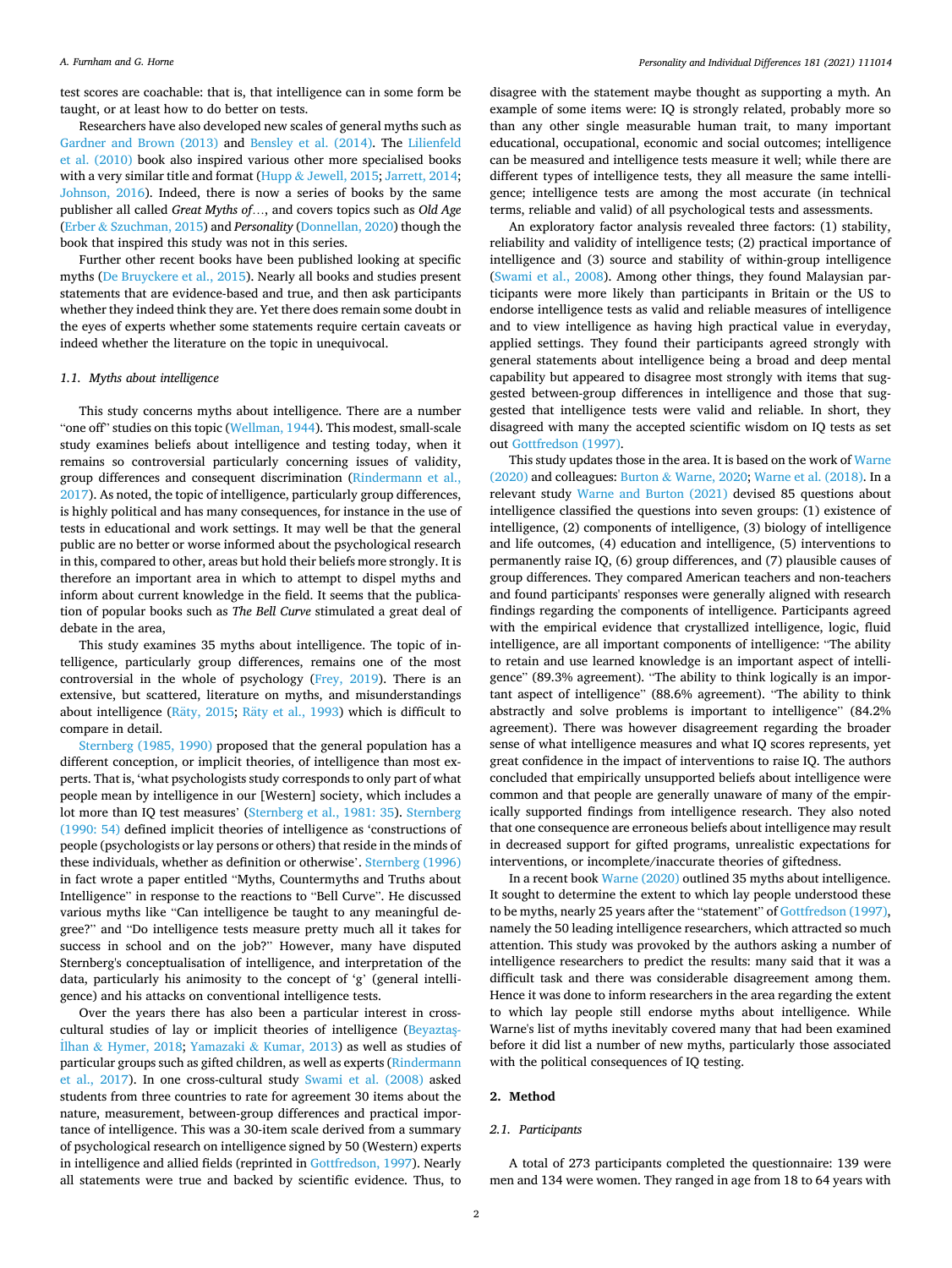the mean age was 30.1 years and *SD* = 7.93 years. All participants had at least a secondary school education and 37% were graduates. 46.4% of the sample had children. They were all British. They were also asked to rate themselves on numerous variables: physical attractiveness, physical health, IQ, EQ, how optimistic and ambitious they were; religious and political beliefs; saving habits etc.

## *2.2. Measures*

#### *2.2.1. Myths*

The myths and misconceptions were derived from a book by [Warne](#page-5-0)  [\(2020\)](#page-5-0) where he noted 35 myths. Pilot studies on the comprehensibility of the statements led to a few being slightly reworded to make them clearer for lay people. Examples of changes were: IQ only reflects a person's wealth and social (vs socio-economic) status; intelligence tests are biased against ethnic minorities (vs diverse populations); intelligence's strong genetic links (high heritability) mean that raising IQ is impossible. They are shown in Table 1. We used similar instructions to those used in similar studies: "Below are a number of statements about intelligence and IQ testing. Please read each and indicate the extent to which you believe it is true or false". Response options were broken down into "probably" and "definitely" true or false allowing for greater information to be gleaned regarding the kinds of true and false responses. In addition, the "don't know" option improves upon some previous tests as participants could indicate a lack of knowledge, rather than guessing or leaving items unanswered ([Arntzen et al., 2010\)](#page-4-0). The myths were all presented in the same order, which occurred in the book.

*2.2.1.1. Ten Item Personality Measure (TIPI; [Gosling et al., 2003](#page-4-0)).* This measures five personality traits, Emotional Stability, Extraversion, Openness, Agreeableness, and Conscientiousness using 2 items each.

### **Table 1**

Frequencies of each answer across Intelligence Myth items. Total  $N = 275$ .

This measure was designed to maximise content validity and efficiency, but as a result, has a poor factor structure and reliability.

#### *2.3. Procedure*

Departmental ethical approval was gained prior to data collection (CEHP/514/2017) Participants completed the TIPI before the myths questionnaire and provided their personal data at the end. Data was collected on-line through *Prolific*, a platform like the better-known Amazon-Turk. This research team collected, in all studies using Prolific, a large number of personal details: demographic, ideological and self-rating. Participants were compensated for their time (receiving £1.00). Usual data cleansing and checking led to around 5% of the 300 recruited being rejected before further analysis. This was based on missing data and not discriminating between whole lists of questions. The study was run in September 2020.

## **3. Results**

#### *3.1. Prevalence of misconceptions*

All of the items presented were myths, thus for all items, the "correct" answer was false (probably or definitely).

Table 1 shows that overall participants believed the myths to be "probably true". Indeed, for over 20 myths this was the most common response. Only 2 statements (4 and 11) showed a majority thinking the statement as definitely false; while for 6 items (1, 12, 13, 23, 33, and 34) they thought that they were probably false. Five statements (2, 5, 7, 19, 20) attracted a "definitely true" response for over 150 respondents.

The Don't Know responses varied from 2 to 33% with ten over 20%. For one item only (10) it was a majority response: this concerned bias in

| 1. Intelligence is whatever collection of tasks a psychologist puts on a test<br>(28%)<br>(31%)<br>(25%)<br>(7%)<br>(8%)<br>2. Intelligence is too complex to summarize with one number<br>(7%)<br>(26%)<br>(64%)<br>(2%)<br>(1%)<br>3. IQ does not relate/correspond to brain anatomy or functioning<br>(5%)<br>(22%)<br>(36%)<br>(25%)<br>(13%)<br>4. Westernised views on intelligences are not relevant in non-western cultures<br>(24%)<br>(18%)<br>(7%)<br>(16%)<br>(34%)<br>5. There are multiple intelligences in the human mind<br>(63%)<br>(4%)<br>(1%)<br>(6%)<br>(27%)<br>6. Practical intelligence is a real ability separate from general intelligence<br>(37%)<br>(12%)<br>(1%)<br>(8%)<br>(42%)<br>7. Measuring intelligence is difficult<br>(4%)<br>(8%)<br>(25%)<br>(60%)<br>(4%)<br>8. Content on intelligence tests is trivial and cannot measure intelligence<br>(40%)<br>(22%)<br>(12%)<br>(2%)<br>(25%)<br>9. Intelligence tests are imperfect and cannot be used or trusted<br>(2%)<br>(26%)<br>(41%)<br>(21%)<br>(9%)<br>10. Intelligence tests are biased against ethnic minorities/diverse publications<br>(23%)<br>(22%)<br>(19%)<br>(12%)<br>(24%)<br>11. IQ only reflects a person's wealth and social status<br>(43%)<br>(31%)<br>(8%)<br>(14%)<br>(4%)<br>12. Intelligence's strong genetic links (through heredity) mean that raising IQ is impossible<br>(24%)<br>(36%)<br>(18%)<br>(8%)<br>(14%)<br>13. Genes are not important for determining intelligence<br>(18%)<br>(41%)<br>(8%)<br>(8%)<br>(24%)<br>14. Environmentally driven changes in IQ mean that intelligence is changeable/malleable<br>(1%)<br>(12%)<br>(46%)<br>(23%)<br>(17%)<br>15. Social interventions can drastically raise IQ<br>(2%)<br>(16%)<br>(46%)<br>(19%)<br>(17%)<br>16. Brain training programs can raise IQ<br>(2%)<br>(9%)<br>(27%)<br>(50%)<br>(11%)<br>17. Improvability of IQ means intelligence can be equalized<br>(4%)<br>(21%)<br>(38%)<br>(11%)<br>(27%)<br>18. Every child is gifted<br>(13%)<br>(26%)<br>(25%)<br>$(11\%)$<br>(24%)<br>19. Effective schools can make every child perform well/proficient academically<br>(6%)<br>(20%)<br>(47%)<br>(25%)<br>(4%)<br>20. A pupil's environment and personality has powerful effects on academic achievement<br>$(0\%)$<br>(7%)<br>(32%)<br>(56%)<br>(5%)<br>21. Admissions tests are a barrier to college for underrepresented students<br>(5%)<br>(16%)<br>(44%)<br>(21%)<br>(13%)<br>22. IQ scores only measure how good someone is at taking intelligence tests<br>(3%)<br>(15%)<br>(40%)<br>(33%)<br>(9%)<br>23. Intelligence is not important in the workplace<br>(30%)<br>(41%)<br>(17%)<br>(7%)<br>(4%)<br>24. Intelligence tests are designed to create or maintain a current power systems<br>(10%)<br>(17%)<br>(23%)<br>(27%)<br>(24%)<br>25. Very high intelligence is not more beneficial than moderately high intelligence<br>(17%)<br>(7%)<br>(24%)<br>(39%)<br>(13%)<br>26. Emotional intelligence is a real ability that is helpful in life<br>(7%)<br>(26%)<br>(59%)<br>(7%)<br>(1%)<br>27. IQ Scores are distributed evenly between men and women<br>(20%)<br>(28%)<br>(16%)<br>(28%)<br>(7%)<br>28. Racial/Ethnic group IQ differences are completely environmental in origin<br>(8%)<br>(22%)<br>(30%)<br>(11%)<br>(29%)<br>29. Unique influences operate on one group's intelligence test scores<br>(9%)<br>(33%)<br>(16%)<br>(40%)<br>(1%)<br>30. Stereotype threat explains score gaps among demographic groups<br>(12%)<br>(29%)<br>(6%)<br>(17%)<br>(35%)<br>31. Controversial or unpopular ideas should be held to a higher standard of evidence<br>(19%)<br>(12%)<br>(21%)<br>(8%)<br>(40%)<br>32. Past controversies taint modern research on intelligence<br>(5%)<br>(18%)<br>(14%)<br>(22%)<br>(41%)<br>33. Intelligence research leads to negative social policies<br>(12%)<br>(29%)<br>(11%)<br>(24%)<br>(24%)<br>34. Intelligence research undermines the fight against inequality<br>(14%)<br>(28%)<br>(23%)<br>(9%)<br>(26%)<br>35. Everyone is about as smart as I am<br>(25%)<br>(8%)<br>(15%)<br>(26%)<br>(26%) | Definitely false | Probably false | Probably true | Definitely true | Don't know |
|-------------------------------------------------------------------------------------------------------------------------------------------------------------------------------------------------------------------------------------------------------------------------------------------------------------------------------------------------------------------------------------------------------------------------------------------------------------------------------------------------------------------------------------------------------------------------------------------------------------------------------------------------------------------------------------------------------------------------------------------------------------------------------------------------------------------------------------------------------------------------------------------------------------------------------------------------------------------------------------------------------------------------------------------------------------------------------------------------------------------------------------------------------------------------------------------------------------------------------------------------------------------------------------------------------------------------------------------------------------------------------------------------------------------------------------------------------------------------------------------------------------------------------------------------------------------------------------------------------------------------------------------------------------------------------------------------------------------------------------------------------------------------------------------------------------------------------------------------------------------------------------------------------------------------------------------------------------------------------------------------------------------------------------------------------------------------------------------------------------------------------------------------------------------------------------------------------------------------------------------------------------------------------------------------------------------------------------------------------------------------------------------------------------------------------------------------------------------------------------------------------------------------------------------------------------------------------------------------------------------------------------------------------------------------------------------------------------------------------------------------------------------------------------------------------------------------------------------------------------------------------------------------------------------------------------------------------------------------------------------------------------------------------------------------------------------------------------------------------------------------------------------------------------------------------------------------------------------------------------------------------------------------------------------------------------------------------------------------------------------------------------------------------------------------------------------------------------------------------------------------------------------------------------------------------------------------------------------------------------------------------------------------------------------------------------------------------------------------------------------------------------------------------------------------------------------------------------------------------------------------------------------------------------------------------------------------------------------------------------------------------------------------------------------------------------------------------------------------------------------------------------|------------------|----------------|---------------|-----------------|------------|
|                                                                                                                                                                                                                                                                                                                                                                                                                                                                                                                                                                                                                                                                                                                                                                                                                                                                                                                                                                                                                                                                                                                                                                                                                                                                                                                                                                                                                                                                                                                                                                                                                                                                                                                                                                                                                                                                                                                                                                                                                                                                                                                                                                                                                                                                                                                                                                                                                                                                                                                                                                                                                                                                                                                                                                                                                                                                                                                                                                                                                                                                                                                                                                                                                                                                                                                                                                                                                                                                                                                                                                                                                                                                                                                                                                                                                                                                                                                                                                                                                                                                                                                                     |                  |                |               |                 |            |
|                                                                                                                                                                                                                                                                                                                                                                                                                                                                                                                                                                                                                                                                                                                                                                                                                                                                                                                                                                                                                                                                                                                                                                                                                                                                                                                                                                                                                                                                                                                                                                                                                                                                                                                                                                                                                                                                                                                                                                                                                                                                                                                                                                                                                                                                                                                                                                                                                                                                                                                                                                                                                                                                                                                                                                                                                                                                                                                                                                                                                                                                                                                                                                                                                                                                                                                                                                                                                                                                                                                                                                                                                                                                                                                                                                                                                                                                                                                                                                                                                                                                                                                                     |                  |                |               |                 |            |
|                                                                                                                                                                                                                                                                                                                                                                                                                                                                                                                                                                                                                                                                                                                                                                                                                                                                                                                                                                                                                                                                                                                                                                                                                                                                                                                                                                                                                                                                                                                                                                                                                                                                                                                                                                                                                                                                                                                                                                                                                                                                                                                                                                                                                                                                                                                                                                                                                                                                                                                                                                                                                                                                                                                                                                                                                                                                                                                                                                                                                                                                                                                                                                                                                                                                                                                                                                                                                                                                                                                                                                                                                                                                                                                                                                                                                                                                                                                                                                                                                                                                                                                                     |                  |                |               |                 |            |
|                                                                                                                                                                                                                                                                                                                                                                                                                                                                                                                                                                                                                                                                                                                                                                                                                                                                                                                                                                                                                                                                                                                                                                                                                                                                                                                                                                                                                                                                                                                                                                                                                                                                                                                                                                                                                                                                                                                                                                                                                                                                                                                                                                                                                                                                                                                                                                                                                                                                                                                                                                                                                                                                                                                                                                                                                                                                                                                                                                                                                                                                                                                                                                                                                                                                                                                                                                                                                                                                                                                                                                                                                                                                                                                                                                                                                                                                                                                                                                                                                                                                                                                                     |                  |                |               |                 |            |
|                                                                                                                                                                                                                                                                                                                                                                                                                                                                                                                                                                                                                                                                                                                                                                                                                                                                                                                                                                                                                                                                                                                                                                                                                                                                                                                                                                                                                                                                                                                                                                                                                                                                                                                                                                                                                                                                                                                                                                                                                                                                                                                                                                                                                                                                                                                                                                                                                                                                                                                                                                                                                                                                                                                                                                                                                                                                                                                                                                                                                                                                                                                                                                                                                                                                                                                                                                                                                                                                                                                                                                                                                                                                                                                                                                                                                                                                                                                                                                                                                                                                                                                                     |                  |                |               |                 |            |
|                                                                                                                                                                                                                                                                                                                                                                                                                                                                                                                                                                                                                                                                                                                                                                                                                                                                                                                                                                                                                                                                                                                                                                                                                                                                                                                                                                                                                                                                                                                                                                                                                                                                                                                                                                                                                                                                                                                                                                                                                                                                                                                                                                                                                                                                                                                                                                                                                                                                                                                                                                                                                                                                                                                                                                                                                                                                                                                                                                                                                                                                                                                                                                                                                                                                                                                                                                                                                                                                                                                                                                                                                                                                                                                                                                                                                                                                                                                                                                                                                                                                                                                                     |                  |                |               |                 |            |
|                                                                                                                                                                                                                                                                                                                                                                                                                                                                                                                                                                                                                                                                                                                                                                                                                                                                                                                                                                                                                                                                                                                                                                                                                                                                                                                                                                                                                                                                                                                                                                                                                                                                                                                                                                                                                                                                                                                                                                                                                                                                                                                                                                                                                                                                                                                                                                                                                                                                                                                                                                                                                                                                                                                                                                                                                                                                                                                                                                                                                                                                                                                                                                                                                                                                                                                                                                                                                                                                                                                                                                                                                                                                                                                                                                                                                                                                                                                                                                                                                                                                                                                                     |                  |                |               |                 |            |
|                                                                                                                                                                                                                                                                                                                                                                                                                                                                                                                                                                                                                                                                                                                                                                                                                                                                                                                                                                                                                                                                                                                                                                                                                                                                                                                                                                                                                                                                                                                                                                                                                                                                                                                                                                                                                                                                                                                                                                                                                                                                                                                                                                                                                                                                                                                                                                                                                                                                                                                                                                                                                                                                                                                                                                                                                                                                                                                                                                                                                                                                                                                                                                                                                                                                                                                                                                                                                                                                                                                                                                                                                                                                                                                                                                                                                                                                                                                                                                                                                                                                                                                                     |                  |                |               |                 |            |
|                                                                                                                                                                                                                                                                                                                                                                                                                                                                                                                                                                                                                                                                                                                                                                                                                                                                                                                                                                                                                                                                                                                                                                                                                                                                                                                                                                                                                                                                                                                                                                                                                                                                                                                                                                                                                                                                                                                                                                                                                                                                                                                                                                                                                                                                                                                                                                                                                                                                                                                                                                                                                                                                                                                                                                                                                                                                                                                                                                                                                                                                                                                                                                                                                                                                                                                                                                                                                                                                                                                                                                                                                                                                                                                                                                                                                                                                                                                                                                                                                                                                                                                                     |                  |                |               |                 |            |
|                                                                                                                                                                                                                                                                                                                                                                                                                                                                                                                                                                                                                                                                                                                                                                                                                                                                                                                                                                                                                                                                                                                                                                                                                                                                                                                                                                                                                                                                                                                                                                                                                                                                                                                                                                                                                                                                                                                                                                                                                                                                                                                                                                                                                                                                                                                                                                                                                                                                                                                                                                                                                                                                                                                                                                                                                                                                                                                                                                                                                                                                                                                                                                                                                                                                                                                                                                                                                                                                                                                                                                                                                                                                                                                                                                                                                                                                                                                                                                                                                                                                                                                                     |                  |                |               |                 |            |
|                                                                                                                                                                                                                                                                                                                                                                                                                                                                                                                                                                                                                                                                                                                                                                                                                                                                                                                                                                                                                                                                                                                                                                                                                                                                                                                                                                                                                                                                                                                                                                                                                                                                                                                                                                                                                                                                                                                                                                                                                                                                                                                                                                                                                                                                                                                                                                                                                                                                                                                                                                                                                                                                                                                                                                                                                                                                                                                                                                                                                                                                                                                                                                                                                                                                                                                                                                                                                                                                                                                                                                                                                                                                                                                                                                                                                                                                                                                                                                                                                                                                                                                                     |                  |                |               |                 |            |
|                                                                                                                                                                                                                                                                                                                                                                                                                                                                                                                                                                                                                                                                                                                                                                                                                                                                                                                                                                                                                                                                                                                                                                                                                                                                                                                                                                                                                                                                                                                                                                                                                                                                                                                                                                                                                                                                                                                                                                                                                                                                                                                                                                                                                                                                                                                                                                                                                                                                                                                                                                                                                                                                                                                                                                                                                                                                                                                                                                                                                                                                                                                                                                                                                                                                                                                                                                                                                                                                                                                                                                                                                                                                                                                                                                                                                                                                                                                                                                                                                                                                                                                                     |                  |                |               |                 |            |
|                                                                                                                                                                                                                                                                                                                                                                                                                                                                                                                                                                                                                                                                                                                                                                                                                                                                                                                                                                                                                                                                                                                                                                                                                                                                                                                                                                                                                                                                                                                                                                                                                                                                                                                                                                                                                                                                                                                                                                                                                                                                                                                                                                                                                                                                                                                                                                                                                                                                                                                                                                                                                                                                                                                                                                                                                                                                                                                                                                                                                                                                                                                                                                                                                                                                                                                                                                                                                                                                                                                                                                                                                                                                                                                                                                                                                                                                                                                                                                                                                                                                                                                                     |                  |                |               |                 |            |
|                                                                                                                                                                                                                                                                                                                                                                                                                                                                                                                                                                                                                                                                                                                                                                                                                                                                                                                                                                                                                                                                                                                                                                                                                                                                                                                                                                                                                                                                                                                                                                                                                                                                                                                                                                                                                                                                                                                                                                                                                                                                                                                                                                                                                                                                                                                                                                                                                                                                                                                                                                                                                                                                                                                                                                                                                                                                                                                                                                                                                                                                                                                                                                                                                                                                                                                                                                                                                                                                                                                                                                                                                                                                                                                                                                                                                                                                                                                                                                                                                                                                                                                                     |                  |                |               |                 |            |
|                                                                                                                                                                                                                                                                                                                                                                                                                                                                                                                                                                                                                                                                                                                                                                                                                                                                                                                                                                                                                                                                                                                                                                                                                                                                                                                                                                                                                                                                                                                                                                                                                                                                                                                                                                                                                                                                                                                                                                                                                                                                                                                                                                                                                                                                                                                                                                                                                                                                                                                                                                                                                                                                                                                                                                                                                                                                                                                                                                                                                                                                                                                                                                                                                                                                                                                                                                                                                                                                                                                                                                                                                                                                                                                                                                                                                                                                                                                                                                                                                                                                                                                                     |                  |                |               |                 |            |
|                                                                                                                                                                                                                                                                                                                                                                                                                                                                                                                                                                                                                                                                                                                                                                                                                                                                                                                                                                                                                                                                                                                                                                                                                                                                                                                                                                                                                                                                                                                                                                                                                                                                                                                                                                                                                                                                                                                                                                                                                                                                                                                                                                                                                                                                                                                                                                                                                                                                                                                                                                                                                                                                                                                                                                                                                                                                                                                                                                                                                                                                                                                                                                                                                                                                                                                                                                                                                                                                                                                                                                                                                                                                                                                                                                                                                                                                                                                                                                                                                                                                                                                                     |                  |                |               |                 |            |
|                                                                                                                                                                                                                                                                                                                                                                                                                                                                                                                                                                                                                                                                                                                                                                                                                                                                                                                                                                                                                                                                                                                                                                                                                                                                                                                                                                                                                                                                                                                                                                                                                                                                                                                                                                                                                                                                                                                                                                                                                                                                                                                                                                                                                                                                                                                                                                                                                                                                                                                                                                                                                                                                                                                                                                                                                                                                                                                                                                                                                                                                                                                                                                                                                                                                                                                                                                                                                                                                                                                                                                                                                                                                                                                                                                                                                                                                                                                                                                                                                                                                                                                                     |                  |                |               |                 |            |
|                                                                                                                                                                                                                                                                                                                                                                                                                                                                                                                                                                                                                                                                                                                                                                                                                                                                                                                                                                                                                                                                                                                                                                                                                                                                                                                                                                                                                                                                                                                                                                                                                                                                                                                                                                                                                                                                                                                                                                                                                                                                                                                                                                                                                                                                                                                                                                                                                                                                                                                                                                                                                                                                                                                                                                                                                                                                                                                                                                                                                                                                                                                                                                                                                                                                                                                                                                                                                                                                                                                                                                                                                                                                                                                                                                                                                                                                                                                                                                                                                                                                                                                                     |                  |                |               |                 |            |
|                                                                                                                                                                                                                                                                                                                                                                                                                                                                                                                                                                                                                                                                                                                                                                                                                                                                                                                                                                                                                                                                                                                                                                                                                                                                                                                                                                                                                                                                                                                                                                                                                                                                                                                                                                                                                                                                                                                                                                                                                                                                                                                                                                                                                                                                                                                                                                                                                                                                                                                                                                                                                                                                                                                                                                                                                                                                                                                                                                                                                                                                                                                                                                                                                                                                                                                                                                                                                                                                                                                                                                                                                                                                                                                                                                                                                                                                                                                                                                                                                                                                                                                                     |                  |                |               |                 |            |
|                                                                                                                                                                                                                                                                                                                                                                                                                                                                                                                                                                                                                                                                                                                                                                                                                                                                                                                                                                                                                                                                                                                                                                                                                                                                                                                                                                                                                                                                                                                                                                                                                                                                                                                                                                                                                                                                                                                                                                                                                                                                                                                                                                                                                                                                                                                                                                                                                                                                                                                                                                                                                                                                                                                                                                                                                                                                                                                                                                                                                                                                                                                                                                                                                                                                                                                                                                                                                                                                                                                                                                                                                                                                                                                                                                                                                                                                                                                                                                                                                                                                                                                                     |                  |                |               |                 |            |
|                                                                                                                                                                                                                                                                                                                                                                                                                                                                                                                                                                                                                                                                                                                                                                                                                                                                                                                                                                                                                                                                                                                                                                                                                                                                                                                                                                                                                                                                                                                                                                                                                                                                                                                                                                                                                                                                                                                                                                                                                                                                                                                                                                                                                                                                                                                                                                                                                                                                                                                                                                                                                                                                                                                                                                                                                                                                                                                                                                                                                                                                                                                                                                                                                                                                                                                                                                                                                                                                                                                                                                                                                                                                                                                                                                                                                                                                                                                                                                                                                                                                                                                                     |                  |                |               |                 |            |
|                                                                                                                                                                                                                                                                                                                                                                                                                                                                                                                                                                                                                                                                                                                                                                                                                                                                                                                                                                                                                                                                                                                                                                                                                                                                                                                                                                                                                                                                                                                                                                                                                                                                                                                                                                                                                                                                                                                                                                                                                                                                                                                                                                                                                                                                                                                                                                                                                                                                                                                                                                                                                                                                                                                                                                                                                                                                                                                                                                                                                                                                                                                                                                                                                                                                                                                                                                                                                                                                                                                                                                                                                                                                                                                                                                                                                                                                                                                                                                                                                                                                                                                                     |                  |                |               |                 |            |
|                                                                                                                                                                                                                                                                                                                                                                                                                                                                                                                                                                                                                                                                                                                                                                                                                                                                                                                                                                                                                                                                                                                                                                                                                                                                                                                                                                                                                                                                                                                                                                                                                                                                                                                                                                                                                                                                                                                                                                                                                                                                                                                                                                                                                                                                                                                                                                                                                                                                                                                                                                                                                                                                                                                                                                                                                                                                                                                                                                                                                                                                                                                                                                                                                                                                                                                                                                                                                                                                                                                                                                                                                                                                                                                                                                                                                                                                                                                                                                                                                                                                                                                                     |                  |                |               |                 |            |
|                                                                                                                                                                                                                                                                                                                                                                                                                                                                                                                                                                                                                                                                                                                                                                                                                                                                                                                                                                                                                                                                                                                                                                                                                                                                                                                                                                                                                                                                                                                                                                                                                                                                                                                                                                                                                                                                                                                                                                                                                                                                                                                                                                                                                                                                                                                                                                                                                                                                                                                                                                                                                                                                                                                                                                                                                                                                                                                                                                                                                                                                                                                                                                                                                                                                                                                                                                                                                                                                                                                                                                                                                                                                                                                                                                                                                                                                                                                                                                                                                                                                                                                                     |                  |                |               |                 |            |
|                                                                                                                                                                                                                                                                                                                                                                                                                                                                                                                                                                                                                                                                                                                                                                                                                                                                                                                                                                                                                                                                                                                                                                                                                                                                                                                                                                                                                                                                                                                                                                                                                                                                                                                                                                                                                                                                                                                                                                                                                                                                                                                                                                                                                                                                                                                                                                                                                                                                                                                                                                                                                                                                                                                                                                                                                                                                                                                                                                                                                                                                                                                                                                                                                                                                                                                                                                                                                                                                                                                                                                                                                                                                                                                                                                                                                                                                                                                                                                                                                                                                                                                                     |                  |                |               |                 |            |
|                                                                                                                                                                                                                                                                                                                                                                                                                                                                                                                                                                                                                                                                                                                                                                                                                                                                                                                                                                                                                                                                                                                                                                                                                                                                                                                                                                                                                                                                                                                                                                                                                                                                                                                                                                                                                                                                                                                                                                                                                                                                                                                                                                                                                                                                                                                                                                                                                                                                                                                                                                                                                                                                                                                                                                                                                                                                                                                                                                                                                                                                                                                                                                                                                                                                                                                                                                                                                                                                                                                                                                                                                                                                                                                                                                                                                                                                                                                                                                                                                                                                                                                                     |                  |                |               |                 |            |
|                                                                                                                                                                                                                                                                                                                                                                                                                                                                                                                                                                                                                                                                                                                                                                                                                                                                                                                                                                                                                                                                                                                                                                                                                                                                                                                                                                                                                                                                                                                                                                                                                                                                                                                                                                                                                                                                                                                                                                                                                                                                                                                                                                                                                                                                                                                                                                                                                                                                                                                                                                                                                                                                                                                                                                                                                                                                                                                                                                                                                                                                                                                                                                                                                                                                                                                                                                                                                                                                                                                                                                                                                                                                                                                                                                                                                                                                                                                                                                                                                                                                                                                                     |                  |                |               |                 |            |
|                                                                                                                                                                                                                                                                                                                                                                                                                                                                                                                                                                                                                                                                                                                                                                                                                                                                                                                                                                                                                                                                                                                                                                                                                                                                                                                                                                                                                                                                                                                                                                                                                                                                                                                                                                                                                                                                                                                                                                                                                                                                                                                                                                                                                                                                                                                                                                                                                                                                                                                                                                                                                                                                                                                                                                                                                                                                                                                                                                                                                                                                                                                                                                                                                                                                                                                                                                                                                                                                                                                                                                                                                                                                                                                                                                                                                                                                                                                                                                                                                                                                                                                                     |                  |                |               |                 |            |
|                                                                                                                                                                                                                                                                                                                                                                                                                                                                                                                                                                                                                                                                                                                                                                                                                                                                                                                                                                                                                                                                                                                                                                                                                                                                                                                                                                                                                                                                                                                                                                                                                                                                                                                                                                                                                                                                                                                                                                                                                                                                                                                                                                                                                                                                                                                                                                                                                                                                                                                                                                                                                                                                                                                                                                                                                                                                                                                                                                                                                                                                                                                                                                                                                                                                                                                                                                                                                                                                                                                                                                                                                                                                                                                                                                                                                                                                                                                                                                                                                                                                                                                                     |                  |                |               |                 |            |
|                                                                                                                                                                                                                                                                                                                                                                                                                                                                                                                                                                                                                                                                                                                                                                                                                                                                                                                                                                                                                                                                                                                                                                                                                                                                                                                                                                                                                                                                                                                                                                                                                                                                                                                                                                                                                                                                                                                                                                                                                                                                                                                                                                                                                                                                                                                                                                                                                                                                                                                                                                                                                                                                                                                                                                                                                                                                                                                                                                                                                                                                                                                                                                                                                                                                                                                                                                                                                                                                                                                                                                                                                                                                                                                                                                                                                                                                                                                                                                                                                                                                                                                                     |                  |                |               |                 |            |
|                                                                                                                                                                                                                                                                                                                                                                                                                                                                                                                                                                                                                                                                                                                                                                                                                                                                                                                                                                                                                                                                                                                                                                                                                                                                                                                                                                                                                                                                                                                                                                                                                                                                                                                                                                                                                                                                                                                                                                                                                                                                                                                                                                                                                                                                                                                                                                                                                                                                                                                                                                                                                                                                                                                                                                                                                                                                                                                                                                                                                                                                                                                                                                                                                                                                                                                                                                                                                                                                                                                                                                                                                                                                                                                                                                                                                                                                                                                                                                                                                                                                                                                                     |                  |                |               |                 |            |
|                                                                                                                                                                                                                                                                                                                                                                                                                                                                                                                                                                                                                                                                                                                                                                                                                                                                                                                                                                                                                                                                                                                                                                                                                                                                                                                                                                                                                                                                                                                                                                                                                                                                                                                                                                                                                                                                                                                                                                                                                                                                                                                                                                                                                                                                                                                                                                                                                                                                                                                                                                                                                                                                                                                                                                                                                                                                                                                                                                                                                                                                                                                                                                                                                                                                                                                                                                                                                                                                                                                                                                                                                                                                                                                                                                                                                                                                                                                                                                                                                                                                                                                                     |                  |                |               |                 |            |
|                                                                                                                                                                                                                                                                                                                                                                                                                                                                                                                                                                                                                                                                                                                                                                                                                                                                                                                                                                                                                                                                                                                                                                                                                                                                                                                                                                                                                                                                                                                                                                                                                                                                                                                                                                                                                                                                                                                                                                                                                                                                                                                                                                                                                                                                                                                                                                                                                                                                                                                                                                                                                                                                                                                                                                                                                                                                                                                                                                                                                                                                                                                                                                                                                                                                                                                                                                                                                                                                                                                                                                                                                                                                                                                                                                                                                                                                                                                                                                                                                                                                                                                                     |                  |                |               |                 |            |
|                                                                                                                                                                                                                                                                                                                                                                                                                                                                                                                                                                                                                                                                                                                                                                                                                                                                                                                                                                                                                                                                                                                                                                                                                                                                                                                                                                                                                                                                                                                                                                                                                                                                                                                                                                                                                                                                                                                                                                                                                                                                                                                                                                                                                                                                                                                                                                                                                                                                                                                                                                                                                                                                                                                                                                                                                                                                                                                                                                                                                                                                                                                                                                                                                                                                                                                                                                                                                                                                                                                                                                                                                                                                                                                                                                                                                                                                                                                                                                                                                                                                                                                                     |                  |                |               |                 |            |
|                                                                                                                                                                                                                                                                                                                                                                                                                                                                                                                                                                                                                                                                                                                                                                                                                                                                                                                                                                                                                                                                                                                                                                                                                                                                                                                                                                                                                                                                                                                                                                                                                                                                                                                                                                                                                                                                                                                                                                                                                                                                                                                                                                                                                                                                                                                                                                                                                                                                                                                                                                                                                                                                                                                                                                                                                                                                                                                                                                                                                                                                                                                                                                                                                                                                                                                                                                                                                                                                                                                                                                                                                                                                                                                                                                                                                                                                                                                                                                                                                                                                                                                                     |                  |                |               |                 |            |

Numbers in bold represent the highest number of responses in that category.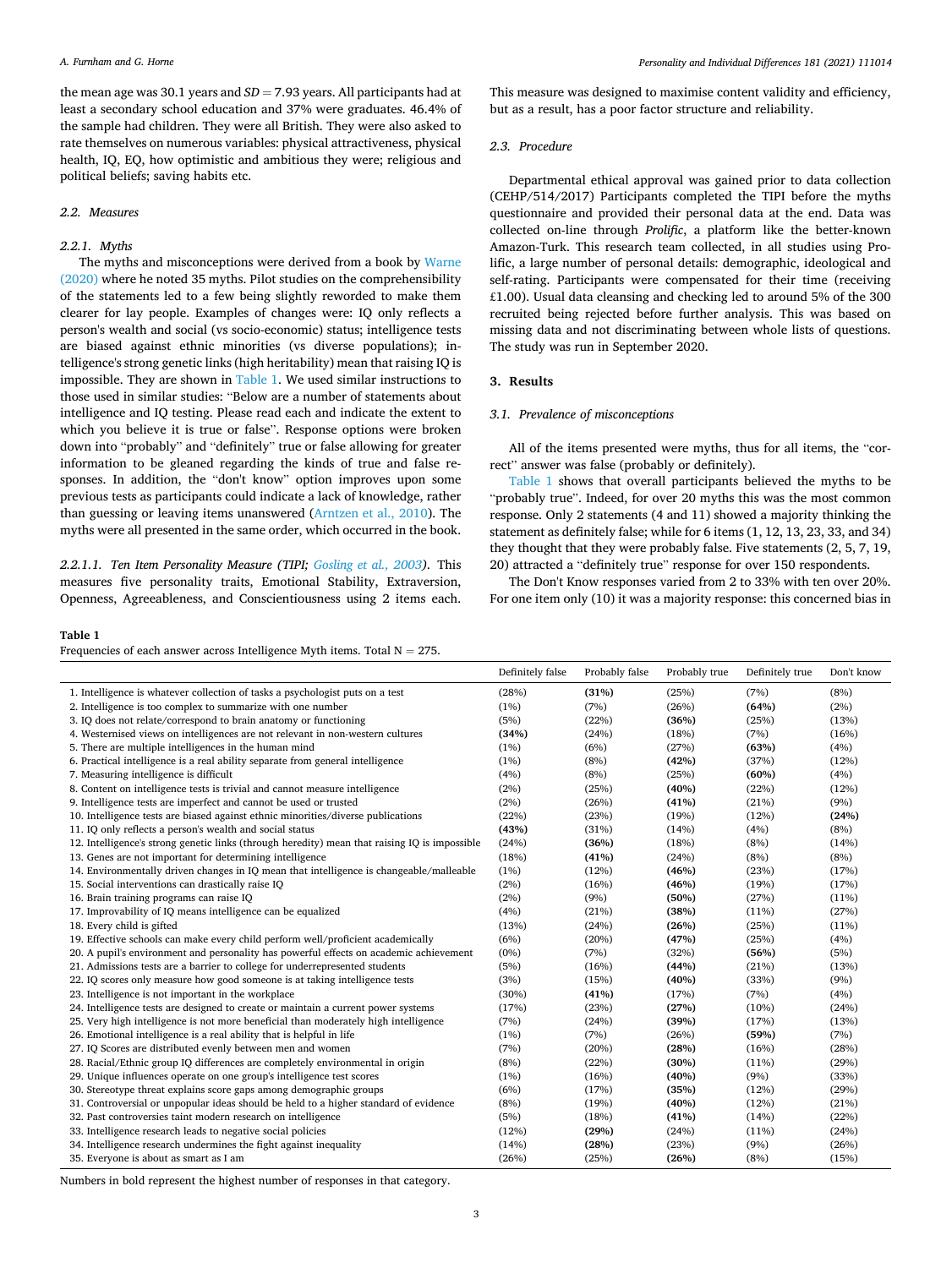testing. Based on the distribution of the scores, the items which attracted most varied responses were 10, 18, 24, 33, 34 and 35.

Four scores were then computed for each individual: total of definitely false and total of definitely plus probably false responses, as well as definitely true and definitely plus probably true. All four scores were then correlated with all the variables we had on the participants: sex, age, education, Big Five personality scores and self-evaluations. In all our studies we collect these as personal details. In total there were 14 correlations with each of the four subtotal scales. There were few than chance significant correlations between our individual difference variables and these scores. Hence it was concluded that there was no systematic relationship between the individual difference variables (demography and personality) and the extent to which they endorsed myths about intelligence.

#### **4. Discussion**

From an academic point of view, following [Warne's \(2020\)](#page-5-0) analysis, the "correct" answer to all the questions was "definitely false". Yet for only two statements was this a majority response: the idea that intelligence was a western concept inappropriate to other cultures and that IQ reflected wealth and status, presumably in some way causing them. Only six statements (1, 12, 1, 23, 34, 35) did a majority believe the statement was probably false: they referred to the genetic components of intelligence as well as the social consequences of intelligence research which may please those working in the field. The average total score of definitely plus probably false was 12.48 (12/35 items) almost exactly a third of the statements.

Many of the items that are thought of as true concern IQ testing (2, 7, 8, 9, 22, 27). The idea is that though various forms of intervention it is possible to raise intelligence and thus IQ scores which is a very optimistic, though unsubstantiated, claim that goes back to the 1960s. There also remains the widespread belief that tests are neither reliable nor valid, despite the fact that psychometricians argue the intelligence tests are among the most robust and useful in the whole of psychology ([Eysenck, 1998; Furnham, 2021\)](#page-4-0). Interestingly however one of the few statements that attracted a high level of don't know and a wide spread of reactions was statement 10 which maintained that tests were/are biased against minority groups. It could be that people are particularly nervous about being accused of racism and choose this response to avoid expressing their real opinions.

There is also evidence that the participants accept the multiple/ emotional/practical intelligence model (items 5, 6, 26). Nearly 2/3 rejected the concept of "g" being a parsimonious and accurate summary variable, though accept the fact that measurement is difficult. Two statements accepted as probably or definitely true were 5 (90%) and 26 (85%) both of which referred to multiple (emotional) intelligence which has excited great debate among intelligence researchers for over 20 years.

Most of all they appear to embrace to Dweck growth model that suggests you can increase your intelligence by a variety of interventions (items 14 to 19) ([Dweck, 2006](#page-4-0)). This remains a very contested area in differential psychology: namely whether intelligence (and personality) does change much over time (i.e. adulthood) and if so what can cause it to increase. It seems that many people want to, and do believe the "plastic" rather than the "plaster" hypothesis about change, namely that it is possible to actually raise/increase intelligence (as opposed to simply getting higher IQ test scores). It is not clear whether this refers to fluid as opposed to crystallized intelligence which is important as no doubt experts would suggest it is easier to raise the latter as opposed to the former type of intelligence.

Also most participants accepted the many myths about group (sex, race, demography) IQ (items 27 to 30), namely that either there are no differences or else these are attributable to environmental rather than biological factors. This remains still the most controversial area of research into intelligence [\(Plomin, 2018\)](#page-4-0).

Interestingly they understand this to be a very "hot" topic (item 32) and feel that intelligence researchers should be put under greater levels of scrutiny than for most other researchers (item 31). Were they more likely to endorse "politically sensitive" vs "technical measurement myths"? They were about equal. In all 71% disagreed that intelligence was not important in the work-place. Interesting over 40% did not believe in the negative consequences of intelligence research: (33) Intelligence research leads to negative social policies; (34) Intelligence research undermines the fight against equality; these were rated definitely or probably false by around 45% of the respondents. This should be of particular interest to readers of this journal.

Is there anything in these preliminary results which may give some "comfort" to an intelligence researcher? There are indeed a number: first participants see the universality of the concept (statement 4),and accept the usefulness of the concept in the workplace (statement 23). They appear to recognize the relevance of genetic factors (items 12 and 13).

The results of this study, indeed like many others in this area, pose the question as to why the public seem so poorly informed about the results of scientific studies on intelligence. The topic of intelligence, particularly group differences, is frequently in the media, and often academics are called about to clarify issues, though many will no longer comment given adverse reactions to their statements. Indeed, the publications of books like the *Bell Curve*, published 25 years ago [\(Herrnstein](#page-4-0)  & [Murray, 1994](#page-4-0)) caused such a sensation that it lead the world's top researchers to write a response published in both an academic paper but also taken up by the media such as the *Wall Street Journal*. More recent examples can be seen in some reactions to Robert Plomin's latest book which takes a strong evidence-based response to the heritability of intelligence ([Plomin, 2018\)](#page-4-0).

There have been over the years many "popular" books written by academic psychologists trying to explain the theories and data on intelligence particular the nature-nurture and group differences (particularly race and sex) ([Deary, 2001;](#page-4-0) [Kaine, 2016;](#page-4-0) [Plomin, 2018](#page-4-0); [Ritchie,](#page-4-0)  [2015\)](#page-4-0). However, it is perhaps the "hottest" topic in the whole of psychology where ideology meets empiricism. Inevitably the hottest topic remains sex and race differences which have been investigated for over 50 years and where there is relatively little academic debate ([Furnham,](#page-4-0)  [2017\)](#page-4-0).

It would be most interesting to know whether these myths are changing over time. Ideally to do this one would need studies done with large, representative samples at different points in time. Alas, this does not exist and it is therefore very difficult to determine whether indeed beliefs were changing and why. Certainly, the publication of popular high profile books like the *Bell Curve* stimulates a great deal of debate which gives better insight into lay beliefs about intelligence. It would therefore be most interesting to repeat this study every decade to trace the acceptance and rejection of myths about intelligence.

There were limitations to this modest study: it would have been better to have a much bigger population and to have more details on each of them, particularly details of their education and specialisation and profession. We used the ten-item TIPI which has very modest reliability and would have been preferential to use a longer and more robust instrument. It would have been better to have a mix of truthful as well as false statements about intelligence. Also, participants could be asked about how much education they may have had on this topic; and indeed their personal experience of intelligence testing. Further, it is possible that some researchers would argue that there is insufficient data to label each statement and clearly (or even probably) an untrue myth.

There remains however one very serious issue namely the statements are rated as "false" by Warne as there is no necessary agreement about this even from experts. It is possible that academics, in some disciplines, *actively* promote these falsehoods (both in their courses and publications) as if there was incontrovertible evidence to that effect. That is, some myths and misconceptions cannot be an either/or proposition: i.e. some myths are only partially false. As regards the myths in this study it may be that many experts would want to caveat many of them with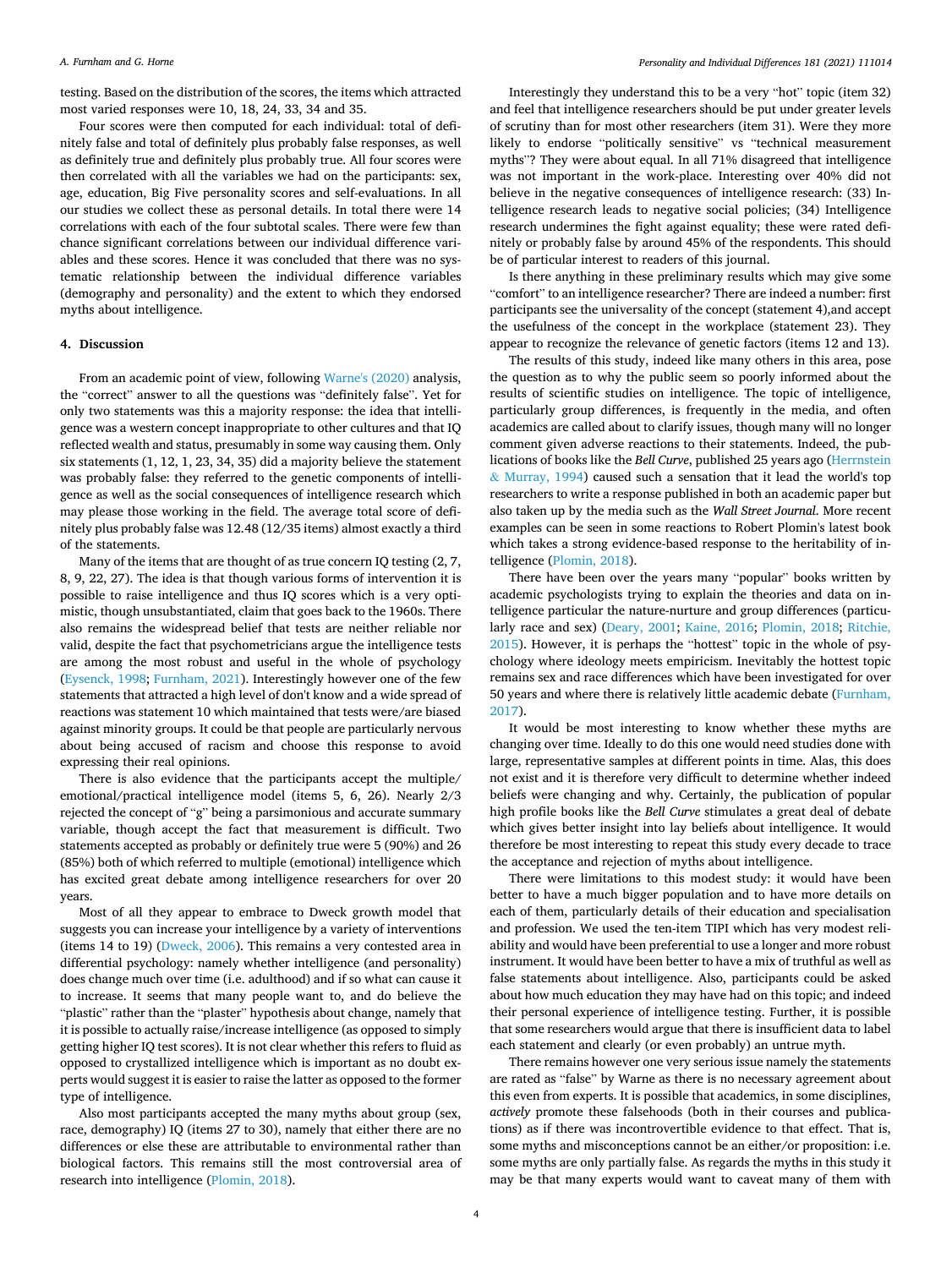#### <span id="page-4-0"></span>*A. Furnham and G. Horne*

suggestions as to more specific context in which they apply. Further, it could be that many participants were not familiar with a number of issues yet loath to report "Don'ts know". Similarly some of the items were also nearly tautological like item 21.

This issue for intelligence researchers is how to improve popular awareness and knowledge of the topic, in part because of its consequences in the use of tests in educational and occupational selection. For most it the writing of popular books such as the one that inspired this study ([Warne, 2020](#page-5-0)). However, as many writers have found, they often receive considerable hostile reviews and abuse on the web and that they are not always supported by their colleagues who the consequences of taking an "unpopular" though perfectly scientifically defensible position on this topic. A number of researchers have been sacked from the university positions (Chris Brand; Helmuth Nyborg, Richard Lynn) for public statements on various aspects of intelligence research. Indeed, along with any references to group differences (age, sex, race), those who defend traditional approaches to theorising about, and experimenting in intelligence, have to be prepared to face considerable public outrage, sometimes by fellow psychologists (Furnham, 2017).

#### **Data availability**

This is obtainable from the first author upon request.

#### **Registration**

This paper was not pre-registered with the journal.

#### **Ethics**

This was sought and obtained (CEHP/514/2017).

#### **Informed consent**

Participants gave consent for their anonymised data to be analysed and published.

#### **CRediT authorship contribution statement**

Furnham: Visualisation, Writing -review & editing Horne: Data analysis, Proofing.

## **Declaration of competing interest**

There is no conflict of interest.

#### **References**

- Amsel, E., Baird, T., & Ashley, A. (2011). Misconceptions and conceptual change in undergraduate students learning psychology. *Psychology Learning and Teaching, 10*  (1), 3–10. <https://doi.org/10.2304/plat.2011.10.1.3>.
- Arntzen, E., Lokke, J., Lokke, G., & Eilertsen, D.-E. (2010). On misconceptions about behavior analysis among university students and teachers. *Psychological Record, 60*, 325–336. [https://doi.org/10.1007/BF03395710.](https://doi.org/10.1007/BF03395710)
- Bensley, D. A., Lilienfeld, S. O., & Powell, L. A. (2014). A new measure of psychological misconceptions: Relations with academic background, critical thinking, and acceptance of paranormal and pseudoscientific claims. *Learning and Individual Differences, 36*, 9–18. [https://doi.org/10.1016/j.lindif.2014.07.009.](https://doi.org/10.1016/j.lindif.2014.07.009)
- Beyaztas-İlhan, D., & Hymer, B. (2018). An analysis of Turkish students' perceptions of intelligence from primary school to university. *Gifted Education International, 34*(1), 19–35. <https://doi.org/10.1177/0261429416649041>.
- [Burton, J. Z., & Warne, R. T. \(2020\). The neglected intelligence course: Needs and](http://refhub.elsevier.com/S0191-8869(21)00389-5/rf0030) suggested solutions. *[Teaching of Psychology, 47](http://refhub.elsevier.com/S0191-8869(21)00389-5/rf0030)*(2), 130–140.
- [De Bruyckere, P., Kirschner, P., & Hulshof, C. \(2015\).](http://refhub.elsevier.com/S0191-8869(21)00389-5/rf0040) *Urban myths about learning and education*[. London: Elsevier.](http://refhub.elsevier.com/S0191-8869(21)00389-5/rf0040)

Deary, I. (2001). *[Intelligence: A very short introduction](http://refhub.elsevier.com/S0191-8869(21)00389-5/rf0045)*. Oxford: Oxford University Press. Donnellan, B. (2020). *Great myths of personality*[. New York: Blackwell-Wiley](http://refhub.elsevier.com/S0191-8869(21)00389-5/rf0055). Dweck, C. S. (2006). *Mindset*[. New York, NY: Random House](http://refhub.elsevier.com/S0191-8869(21)00389-5/rf0060).

[Erber, J., & Szuchman, L. \(2015\).](http://refhub.elsevier.com/S0191-8869(21)00389-5/rf0065) *Great myths of aging*. New York: Blackwell-Wiley. Eysenck, H. J. (1998). *Intelligence: A new look*[. New Brunswick, NJ: Transaction](http://refhub.elsevier.com/S0191-8869(21)00389-5/rf0070)  [Publishers.](http://refhub.elsevier.com/S0191-8869(21)00389-5/rf0070)

- Frey, M. C. (2019). What we know, are still getting wrong, and have yet to learn about the relationships among the SAT, intelligence and achievement. *Journal of Intelligence, 7*(4), 26. [https://doi.org/10.3390/jintelligence7040026.](https://doi.org/10.3390/jintelligence7040026)
- Furnham, A. (2017). Biological sex and cognitive development. In K. Nadal (Ed.), *The SAGE encyclopaedia of psychology and gender* (pp. 150–152). Thousand Oaks, CA: SAGE Publications, Inc..<https://doi.org/10.4135/9781483384269.n55>
- [Furnham, A. \(2018\). Myths and misconceptions in developmental and neuro-psychology.](http://refhub.elsevier.com/S0191-8869(21)00389-5/rf0090)  *[Psychology, 9](http://refhub.elsevier.com/S0191-8869(21)00389-5/rf0090)*, 249–259.

Furnham, A. (2021). *Twenty ways to assess people*[. Cambridge: Cambridge University](http://refhub.elsevier.com/S0191-8869(21)00389-5/rf0095) [Press.](http://refhub.elsevier.com/S0191-8869(21)00389-5/rf0095)

- Furnham, A., Chamorro-Premuzic, T., & McDougall, F. (2002). Personality, cognitive ability, and beliefs about intelligence as predictors of academic performance. *Learning and Individual Differences, 14*, 47–64. [https://doi.org/10.1016/j.](https://doi.org/10.1016/j.lindif.2003.08.002)  [lindif.2003.08.002](https://doi.org/10.1016/j.lindif.2003.08.002).
- Furnham, A., & Hughes, D. (2014). Myths and misconceptions in popular psychology: Comparing psychology students and the general public. *Teaching of Psychology, 41*, 256–261. <https://doi.org/10.1177/0098628314537984>.
- Furnham, A., & Tsivrikos, D. (2017). *[All in the mind: Psychology for the curious](http://refhub.elsevier.com/S0191-8869(21)00389-5/rf0115)*. London: [Wiley.](http://refhub.elsevier.com/S0191-8869(21)00389-5/rf0115)
- Gardner, R. M., & Brown, D. L. (2013). A test of contemporary misconceptions in psychology. *Learning and Individual Differences, 24*, 211–215. [https://doi.org/](https://doi.org/10.1016/j.lindif.2012.12.008)  [10.1016/j.lindif.2012.12.008](https://doi.org/10.1016/j.lindif.2012.12.008).
- Gosling, S. D., Rentfrow, P. J., & Swann, W. B., Jr. (2003). A very brief measure of the Big-Five personality domains. *Journal of Research in Personality, 37*(6), 504–528. [https://doi.org/10.1016/S0092-6566\(03\)00046-1.](https://doi.org/10.1016/S0092-6566(03)00046-1)
- Gottfredson, L. (1997). Mainstream science on intelligence: An editorial with 52 signatories, history and bibliography. *Intelligence, 24*, 13–23. [https://doi.org/](https://doi.org/10.1016/s0160-2896(97)90011-8) [10.1016/s0160-2896\(97\)90011-8.](https://doi.org/10.1016/s0160-2896(97)90011-8)
- [Herrnstein, R., & Murray, C. \(1994\).](http://refhub.elsevier.com/S0191-8869(21)00389-5/rf0140) *The bell curve*. New York: Free Press. Howard-Jones, P. (2014). Neuroscience and education: Myths and messages. *Nature*

*Reviews Neuroscience, 15*, 817–824. [https://doi.org/10.1038/nrn3817.](https://doi.org/10.1038/nrn3817)

- Hughes, S., Lyddy, P., & Kaplan, R. (2015). Highly prevalent but not always persistent: Undergraduate and graduate student's misconceptions about psychology. *Teaching of Psychology, 42*(1), 34–42. [https://doi.org/10.1177/0098628314562677.](https://doi.org/10.1177/0098628314562677)
- Hughes, S., Lyddy, P., & Lambe, S. (2013). Misconceptions about psychological science: A review. *Psychology Learning and Teaching, 12*(1), 20–31. [https://doi.org/10.2304/](https://doi.org/10.2304/plat.2013.12.1.20)  [plat.2013.12.1.20.](https://doi.org/10.2304/plat.2013.12.1.20)
- Hupp, S., & Jewell, J. (2015). *[Great myths of child development](http://refhub.elsevier.com/S0191-8869(21)00389-5/rf0160)*. New York: Wiley-[Blackwell.](http://refhub.elsevier.com/S0191-8869(21)00389-5/rf0160)
- Jarrett, C. (2014). *Great myths of the brain*[. New York: Wiley-Blackwell](http://refhub.elsevier.com/S0191-8869(21)00389-5/rf0165).
- Johnson, M. (2016). *[Great myths of intimate relationships](http://refhub.elsevier.com/S0191-8869(21)00389-5/rf0175)*. New York: Wiley-Blackwell. Kaine, R. (2016). *[Smart and sex: The evolutionary origins and biologically underpinnings of](http://refhub.elsevier.com/S0191-8869(21)00389-5/rf0180)  [cognitive differences between the sexes](http://refhub.elsevier.com/S0191-8869(21)00389-5/rf0180)*. London: Arkos.
- Kowalski, P., & Taylor, A. (2009). The effect of refuting misconceptions in the introductory psychology class. *Teaching of Psychology, 36*(3), 153–159. [https://doi.](https://doi.org/10.1080/00986280902959986)  [org/10.1080/00986280902959986](https://doi.org/10.1080/00986280902959986).
- LaCaille, R. (2015). Two birds with one myth-debunking campaign. *Teaching of Psychology, 42*, 323–329. [https://doi.org/10.1177/0098628315603066.](https://doi.org/10.1177/0098628315603066)
- [Lilienfeld, S., Lynn, S., Ruscio, J., & Beyerstein, B. \(2010\).](http://refhub.elsevier.com/S0191-8869(21)00389-5/rf0195) *50 great: Popular myths of popular psychology*[. Oxford: Wiley-Blackwell.](http://refhub.elsevier.com/S0191-8869(21)00389-5/rf0195)
- Lilienfeld, S. O. (2012). Public skepticism of psychology: Why many people perceive the study of human behavior as unscientific. *American Psychologist, 67*(2), 111–129. [https://doi.org/10.1037/a0023963.](https://doi.org/10.1037/a0023963)
- McKeachie, W. (1960). Changes in scores on the Northwestern Misconceptions Test in six elementary psychology courses. *Journal of Educational Psychology, 51*(4), 240–244. <https://doi.org/10.1037/h0048569>.
- Nixon, H. (1925). Popular answers to some psychological questions. *American Journal of Psychology, 27*, 91–98.<https://doi.org/10.2307/1414166>.
- Plomin, R. (2018). *[Blueprint: How DNA makes us who we are](http://refhub.elsevier.com/S0191-8869(21)00389-5/rf0220)*. London: Penguin Books Ltd. Räty, H. (2015). Notion of intelligence and social-educational identity. *Educational [Studies, 41](http://refhub.elsevier.com/S0191-8869(21)00389-5/rf0225)*, 272–275.
- Räty, H., Snellman, L., & Vornanen, A. (1993). Public views on intelligence: A Finnish study. *Psychological Reports, 72*, 59–65. [https://doi.org/10.2466/pr0.1993.72.1.59.](https://doi.org/10.2466/pr0.1993.72.1.59)
- Rindermann, H., Becker, D., & Coyle, R. T. (2017). Survey of expert opinion on intelligence: The Flynn effect and future of intelligence. *Personality and Individual Differences, 106*, 242–247. <https://doi.org/10.1016/j.paid.2016.10.061>. Ritchie, S. (2015). *[Intelligence: All that matters](http://refhub.elsevier.com/S0191-8869(21)00389-5/rf0240)*. New York: McGraw Hill.
- Standing, L., & Huber, H. (2003). Do psychology courses reduce belief in psychological myths? *Social Behavior and Personality, 31*, 585–592. [https://doi.org/10.2224/](https://doi.org/10.2224/sbp.2003.31.6.585)  [sbp.2003.31.6.585](https://doi.org/10.2224/sbp.2003.31.6.585).
- [Sternberg, R. J. \(1996\). Myths, countermyths and truths about intelligence.](http://refhub.elsevier.com/S0191-8869(21)00389-5/rf0250) *Educational [Researcher, 25](http://refhub.elsevier.com/S0191-8869(21)00389-5/rf0250)*(2), 11–16.
- [Sternberg, R., Conway, B., Ketron, J., & Bernstein, M. \(1981\). People](http://refhub.elsevier.com/S0191-8869(21)00389-5/rf0255)'s conceptions of intelligence. *[Journal of Personality and Social Psychology, 41](http://refhub.elsevier.com/S0191-8869(21)00389-5/rf0255)*(1), 37–55.
- [Sternberg, R. J. \(1985\). Implicit theories of intelligence, creativity, and wisdom.](http://refhub.elsevier.com/S0191-8869(21)00389-5/rf0260) *Journal [of Personality and Social Psychology, 49](http://refhub.elsevier.com/S0191-8869(21)00389-5/rf0260)*, 607–627.
- Sternberg, R. J. (1990). *[Metaphors of mind: Conceptions of the nature of intelligence](http://refhub.elsevier.com/S0191-8869(21)00389-5/rf0265)*. New York: Cambridge University Pres
- Swami, V., Furnham, A., Maakip, I., Ahmad, M. S., Naw, N. H. M., Voo, P. S. K., et al. (2008). Beliefs about the meaning and measurement of intelligence: A cross-cultural comparison of American, British and Malaysian undergraduates. *Applied Cognitive Psychology, 22*(2), 235–246. [https://doi.org/10.1002/acp.1356.](https://doi.org/10.1002/acp.1356)
- [Swami, V., Thorn, L., Husbands, D., Tran, U. S., Nader, I. W., von Nordheim, L.,](http://refhub.elsevier.com/S0191-8869(21)00389-5/rf0280) . [Voracek, M. \(2015\). Are the scope and nature of psychology properly understood?](http://refhub.elsevier.com/S0191-8869(21)00389-5/rf0280) [An examination of belief in myths of popular psychology among university students.](http://refhub.elsevier.com/S0191-8869(21)00389-5/rf0280)